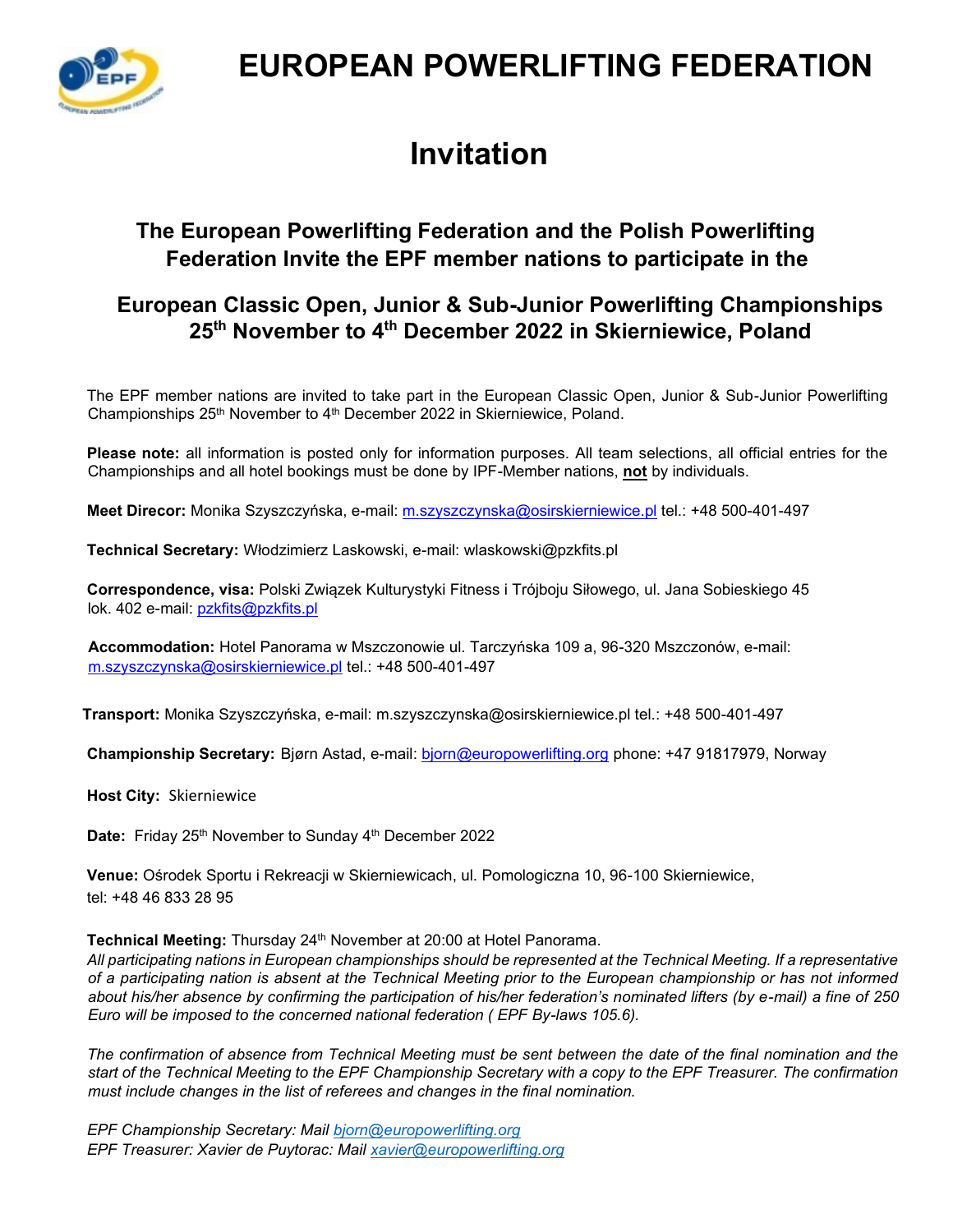#### **IPF Anti-Doping Program**

The IPF encourages all its participants to complete education to understand the rules that apply to them and to know their rights and responsibilities under the IPF Anti-Doping Program. In addition to the information provided on the [IPF](https://www.powerlifting.sport/anti-doping/education)  [website](https://www.powerlifting.sport/anti-doping/education), WADA's **A**nti-**D**oping **e**-**L**earning platform (ADeL) offers access to all topics related to clean sport and antidoping. It offers courses for athletes, coaches, doctors, administrators and anyone interested in learning more about anti-doping and protecting the values of clean sport. Note that all Junior, Sub-Junior and open athletes competing at [IPF Championships](https://www.powerlifting.sport/championships/calendar) **must** successfully complete education through [ADeL](https://adel.wada-ama.org/en) in order to be able to compete. **ADeL**: <https://adel.wada-ama.org/learn>

#### **Official hotels: Hotel PANORAMA w Mszczonowie, ul. Tarczyńska 109 a, 96-320 Mszczonów**

Single room: **75 Euro** per room/night, including breakfast Double room: **90 Euro** per room/night, including breakfast. Triple room: **105 Euro** per person/night, including breakfast

#### **Accommodation:**

Please use the booking form and send to Monika Szyszczyńska, e-mail: [m.szyszczynska@osirskierniewice.pl](mailto:m.szyszczynska@osirskierniewice.pl) and Copy to: [sportowewariacje-skierniewice@wp.pl](mailto:sportowewariacje-skierniewice@wp.pl)

#### **Note 1 :**

All rooms must be booked by the national federation and **paid for Friday 4 th November the latest (21 days prior to the date of the Championship)**. If the reservation of accommodation for the championship are cancelled before this date the prepaid payments will be refunded. Participants are free to book their own hotel accommodation at other hotels after the deadline, but then they must pay an administration fee of 100 € for each person (athletes, coaches, referees and officials) to the organiser to receive proper documentation to take part in the championship. The organiser will not be responsible for any hotel bills of the participating nations.

#### **Note 2:**

**Friday 4<sup>th</sup> November 2022 (21 days prior to the date of the Championship) is the latest date for any removal of** nominated lifters. If not cancelled in time, federations have to pay the participation fee and the doping fee for all lifters specified in the final nomination form.

#### **Note 3:**

All nominated referees attending a championship, must be available for at least two entire competition days (EPF BL 105.13). It is the responsibility of each Federation to confirmreferee in the final nomination in which days their referees will be available or cancel the referees who will not participate in the Championships.

**For referees Friday 11th November 2022** (**14 days prior to the date of the Championship)** is the latest day for changes of categories for which referee has been allocated in the final nomination. All corrections must be made latest 14 days prior to the date of the technical meeting. Any changes requested by the referees after this date will cause a fine of 100 Euro! (EPF BL 105.13.2) However, federations may allocate duties between their own referees latest at the technical meeting without any fine.

Any nation, participating in European Championships with more 3 lifters, must include at least one international referee. If more than 14 lifters from one nation take part, at least 2 referees must be included. Failure to meet this specification imposes a fine of 500€ for each missing referee.

All referees nominated at the time of the final nomination will be awarded referee duties by the EPF Technical Committee Chairman (TC Chairman) and the referee list will be published at the EPF website (Referees/Jury under Upcoming Events). All federations/referees must control this list and if they do not agree, they must immediately contact the TC Chairman for corrections.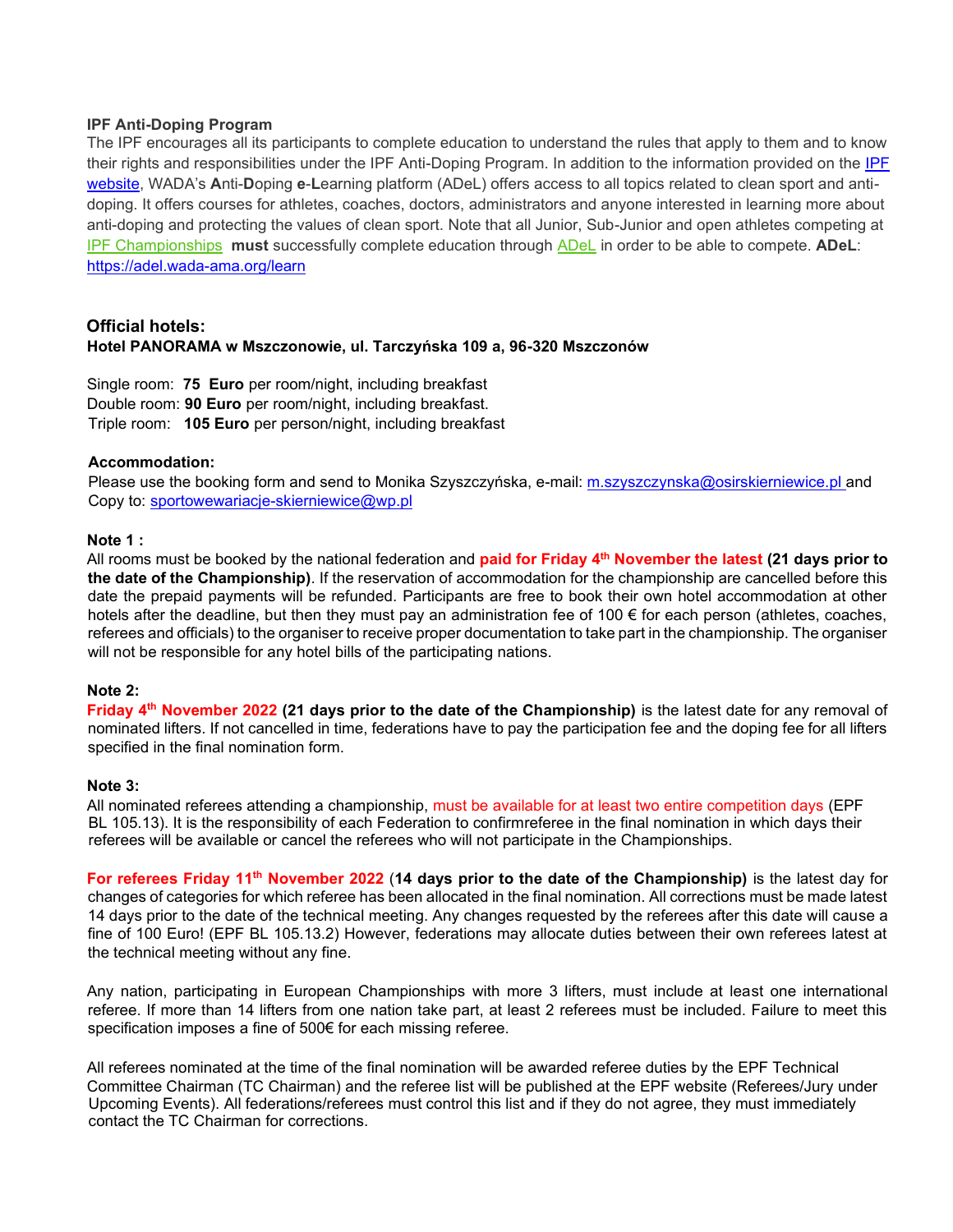#### **Arrivals/Departures airport:**

Chopin Airport in Warsaw, Żwirki i Wigury, 00-001 Warsaw

Mazowiecki Port Lotniczy Warszawa-Modlin Sp. z o.o ul. gen. Wiktora Thommee 1a 05-102 Nowy Dwór Mazowiecki

#### **Transfer/transport**:

Competitors who need transport from the airport to the hotel pay an additional one-way fee: 1 person - 60  $\epsilon$  one way, 2 people - 40 €, 3 and more - 20 €.

Please use the booking form and send your detailed travel itinerary to:

[m.szyszczynska@osirskierniewice.pl](mailto:m.szyszczynska@osirskierniewice.pl) and Copy to: [sportowewariacje-skierniewice@wp.pl](mailto:sportowewariacje-skierniewice@wp.pl)

Transport must be paid in advance on account of the organizer against the invoice in EUR. Payment must be received at the bank account at the latest 21 days prior to the date of the Championship. If you order the transport, you must pay for it even if you later decide not to use it.

The fees for hotel, transport and banquet can be paid as follows: Transfer for bank account: **BNP PARIBAS 15 2030 0045 1110 0000 0399 3810**

| <b>Shuttle:</b>           | From hotel to venue. Timetable will be published at hotel Panoramas info board.                                                                                                                                                                                                                                                                                                                                                                                                                                                                             |  |  |  |  |
|---------------------------|-------------------------------------------------------------------------------------------------------------------------------------------------------------------------------------------------------------------------------------------------------------------------------------------------------------------------------------------------------------------------------------------------------------------------------------------------------------------------------------------------------------------------------------------------------------|--|--|--|--|
| Scales:                   | Scales are available at the venue and at the hotels.                                                                                                                                                                                                                                                                                                                                                                                                                                                                                                        |  |  |  |  |
| Training:                 | Training equipment available at Arena.                                                                                                                                                                                                                                                                                                                                                                                                                                                                                                                      |  |  |  |  |
| Flag and anthem:          | Will be provided by the organiser.                                                                                                                                                                                                                                                                                                                                                                                                                                                                                                                          |  |  |  |  |
| <b>Closing Banquet 1:</b> | Wednesday 30 <sup>th</sup> Novermber, 20:00 at the Venue for Junior and Subjunior.<br>Sala konferencyjna Ośrodka Sportu i Rekreacji w Skierniewice, ul. Pomologiczna 8<br>Remember that you can make a reservtion only via the application from and it is only<br>a payment by bank transfer in advance BNP Paribas 15 2030 0045 1110 0000 0399<br>3810/35 Euro - person                                                                                                                                                                                    |  |  |  |  |
| <b>Closing Banquet 2:</b> | Sunday 4 <sup>th</sup> December, 20:00 at the Venue for Open categories<br>Sala konferencyjna Ośrodka Sportu i Rekreacji w Skierniewice, ul. Pomologiczna 8<br>Remember that you can make a reservtion only via the application from and it is only<br>a payment by bank transfer in advance BNP Paribas 15 2030 0045 1110 0000 0399<br>3810/35 Euro - person                                                                                                                                                                                               |  |  |  |  |
| <b>Participation Fee:</b> | 90 € for each lifter must be paid by bank transfer to the EPF bank account latest one<br>day before the Technical Meeting. Invoice will be sent by the EPF Treasurer. Lifter<br>competing in both Classic and Equipped, shall pay entry fee for both championships.                                                                                                                                                                                                                                                                                         |  |  |  |  |
| <b>Anti-Doping Fee:</b>   | 60 € for each lifter must be paid by bank transfer to the EPF bank account latest one day<br>before the Technical Meeting. Invoice will be sent by the EPF Treasurer.                                                                                                                                                                                                                                                                                                                                                                                       |  |  |  |  |
| <b>EPF Invoices:</b>      | The invoice will be sent to the federations by the EPF Treasurer latest 14 days prior to<br>the day of the Technical Meeting (EPF BL 103.3.2.). Federations must pay<br>participation and anti-doping fees for the number of lifters declared at the final<br>nomination.<br>All invoices are published at the EPF web (www.europowerlifting.org) under<br>"SERVICES" >> "INVOICES". Every member federation may go to the EPF website<br>and download their invoices. Payment must be at the EPF account latest one day prior<br>to the Technical meeting. |  |  |  |  |
| <b>Nominations:</b>       | Team nomination are done by each federation by the IPF electronic nomination<br>system. Team nomination forms must be sent to:                                                                                                                                                                                                                                                                                                                                                                                                                              |  |  |  |  |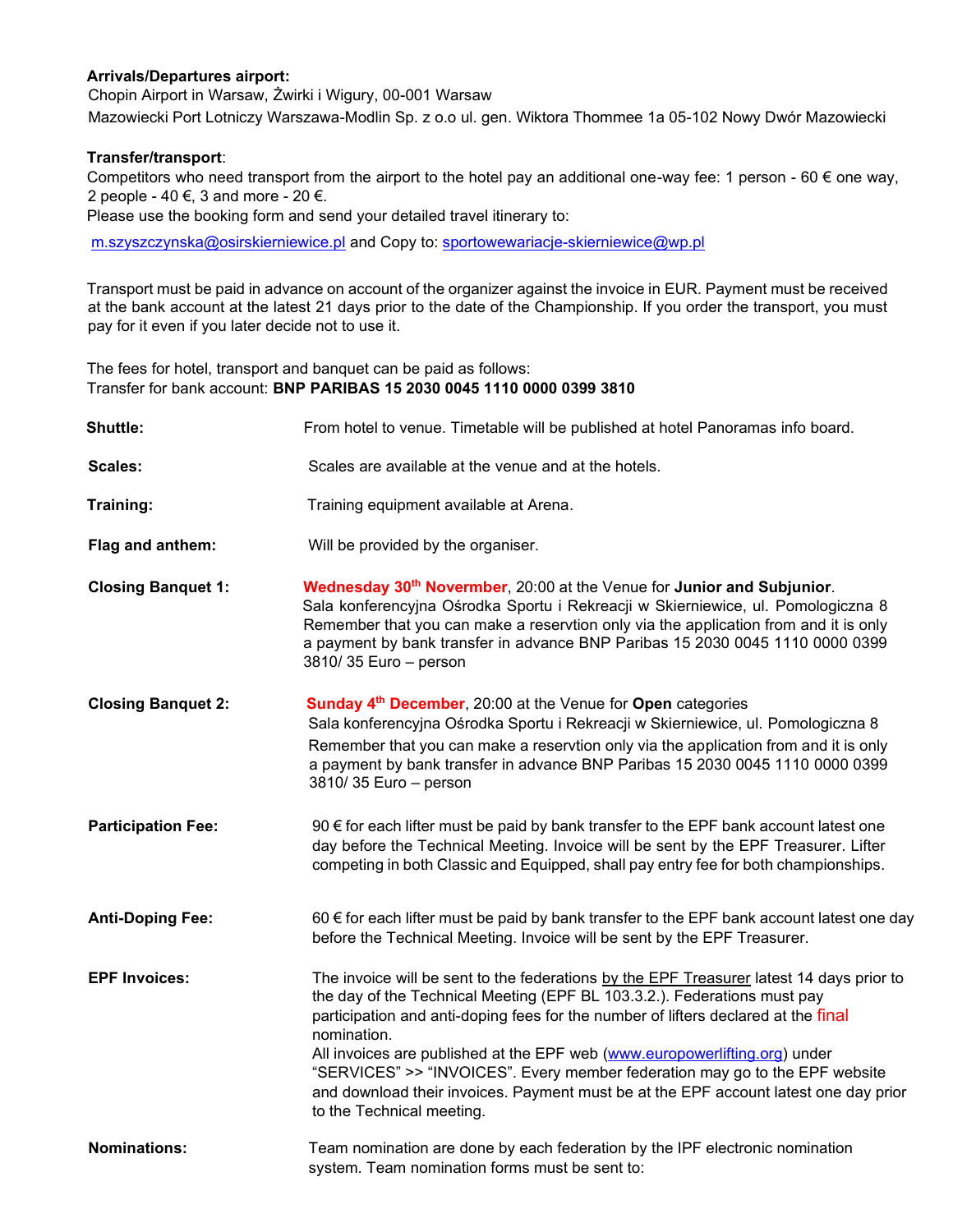|                            | Meet Director Monika Szyszczyńska, e-maill: m.szyszczynska@osirskierniewice.pl and<br>EPF Championship Secretary Bjørn Astad, e-mail: bjorn@europowerlifting.org.                                                                                                                                                                             |
|----------------------------|-----------------------------------------------------------------------------------------------------------------------------------------------------------------------------------------------------------------------------------------------------------------------------------------------------------------------------------------------|
| Preliminary:               | Monday 26th September 2022 (No later than 60 days before the date of the<br>Championship. Complete filled in preliminary form must be sent. No final<br>nomination will be accepted if complete form was not sent).                                                                                                                           |
| Final:                     | Friday 4 <sup>th</sup> November 2022 (No later than 21 days before the date of the<br>Championship.                                                                                                                                                                                                                                           |
| <b>Technical Meeting:</b>  | Thursday 24 <sup>th</sup> November at 20:00 at Hotel Panorama                                                                                                                                                                                                                                                                                 |
| <b>Opening Ceremony:</b>   | Friday 25 <sup>th</sup> November at 15:00 hours at the Venue. One representative from each<br>participating country must take part at the Ceremony.                                                                                                                                                                                           |
| <b>Victory Ceremonies:</b> | Will be held immediately after each lifting session. It is mandatory that each athlete<br>wears their Team Warm-up/Track Suit for the award presentation.                                                                                                                                                                                     |
| <b>Medals:</b>             | Men and Women are going to receive medals for placing 1 <sup>st</sup> , 2 <sup>nd</sup> and 3 <sup>rd</sup> in their<br>weight classes.                                                                                                                                                                                                       |
|                            | Three best lifters by IPFGL formula of each age category will be rewarded.<br>A "Best Team" award, represented by 5 medals, is given to teams placed first, second<br>and third based on the Technical Rules score system.                                                                                                                    |
| Referees exam:             | If referee's examination is arranged, the written examinations will be done on Friday<br>25 <sup>th</sup> November, all candidates will do this exam together. EPF Technical Committee<br>will decide about the date and time for each candidate to make the practical<br>examinations. Oganiser will prepare a room for written examination. |
| Timetable:                 | The timetable may be changed after the final nomination. Some categories may be<br>moved one day earlier or later than specified in the preliminary timetable and the<br>number of days in the competition may be reduced.                                                                                                                    |

.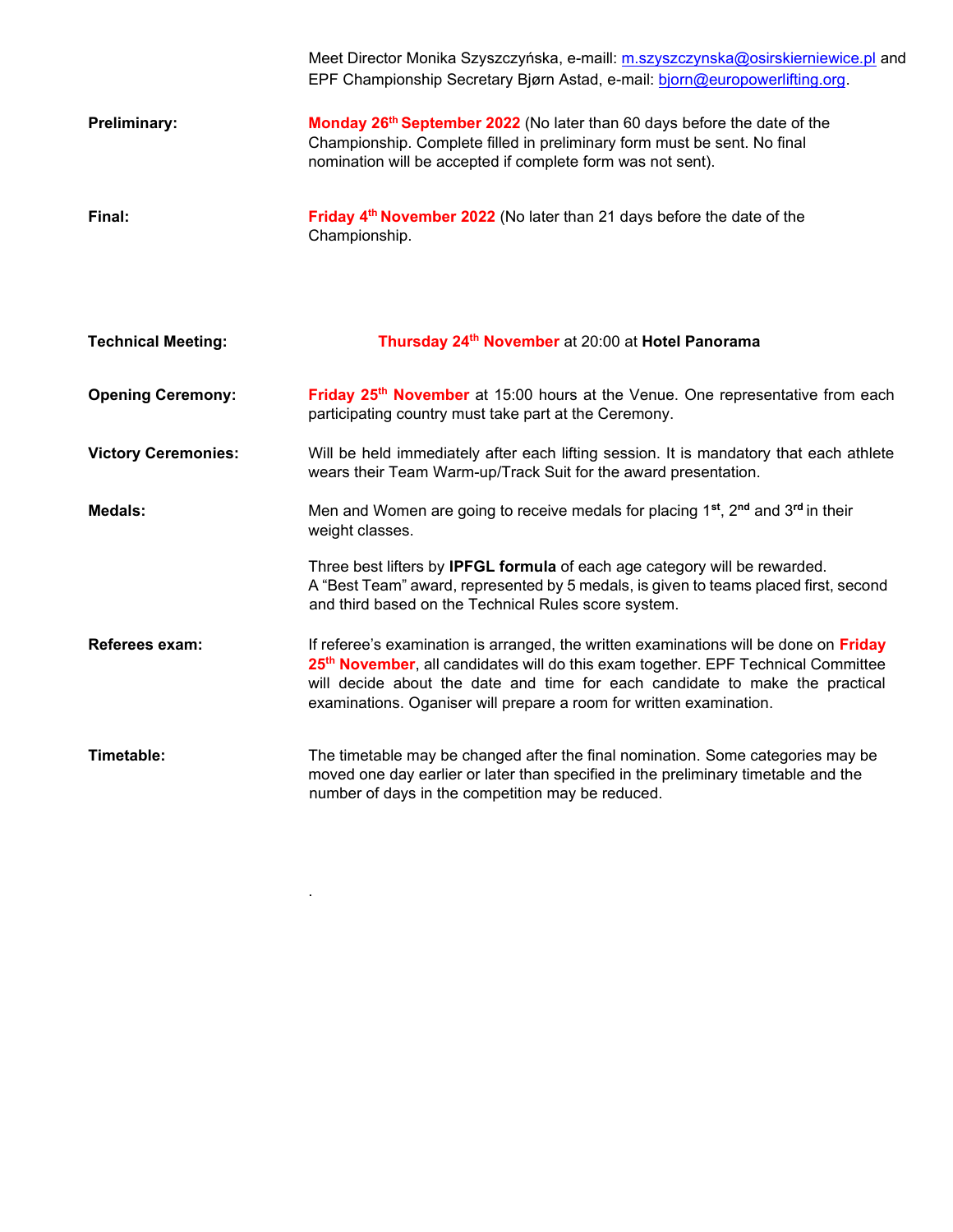## **Timetable Sub-Junior and Junior**

### **European Classic Open, Junior & Sub-Junior Powerlifting Championships, Skierniewice, Poland 2022 Opening ceremony: Friday 25 November 2022 at 15:00 hours at venue**

| Day                                          | Weigh in    | Categories                                                          | <b>Start</b> | lift<br>er<br>s | <b>End after</b><br>victory<br>ceremon<br>V |
|----------------------------------------------|-------------|---------------------------------------------------------------------|--------------|-----------------|---------------------------------------------|
| 38                                           |             |                                                                     |              |                 |                                             |
| Friday 25.11.2022                            | 08:00-09:30 | Sub Women 43,0, 47,0 and 52,0 (11)<br>Sub Women 57,0 and 63,0 (10)) | 10:00        | 21              | 14:30                                       |
|                                              |             | <b>Opening ceremony</b>                                             | 1500         |                 | 1530                                        |
|                                              | 14:00-15:30 | Sub Women 69,0 and 76,0 (9)<br>Sub Women 84,0 and 84,0+ (8)         | 16:00        | 17              | 19:30                                       |
| 57                                           |             |                                                                     |              |                 |                                             |
| Saturday 26.112.2022                         | 08:00-09:30 | Sub Men 59,0 and 66,0 (13) and<br>Sub Men 74,0 (9)                  | 10:00        | 22              | 14:00                                       |
|                                              | 12:30-14:00 | Sub Men 83,0 (10),<br>Sub Men 93,0 (8) and                          | 14:30        | 18              | 18:30                                       |
|                                              | 17:00-18:30 | Sub Men 105.0 (8) and<br>Sub Men 120,0 and 120.0+ (9)               | 19:00        | 17              | 22:30                                       |
| 43                                           |             |                                                                     |              |                 |                                             |
| Sunday 27.11.2022                            | 08:00-09:30 | Junior Men 53,0 and 59,0 (9)<br>Junior Men 66,0 (9)                 | 10:00        | 18              | 13:30                                       |
|                                              | 12:30-14:00 | Junior Women 43,0 to 52,0                                           | 14:30        | 13              | 17:30                                       |
|                                              | 16:00-17:30 | Junior Men 74,0 kg                                                  | 18:00        | 12              | 21:00                                       |
| 52                                           |             |                                                                     |              |                 |                                             |
| Monday 28.11.2022                            | 08:00-09:30 | Junior Women 57,0 kg (10)<br>Junior Women 63,0 kg (14)              | 10:00        | 24              | 14:30                                       |
|                                              | 13:00-14:30 | Junior Women 69,0 kg (2 groups)                                     | 15:00        | 17              | 18:00                                       |
|                                              | 16:30-18:00 | Junior Women 76, 0 kg                                               | 18:30        | 11              | 21:30                                       |
| 47                                           |             |                                                                     |              |                 |                                             |
| Tuesday 29.11.2022                           | 08:00-09:30 | Junior Women 84,0 to 84,0+ kg                                       | 10:00        | 14              | 13:00                                       |
|                                              | 11:30-13:00 | Junior Men 83,0 kg (2 groups)                                       | 13:30        | $16\,$          | 17:00                                       |
|                                              | 15:30-17:00 | Junior Men 93,0 kg (2 groups)                                       | 17:30        | 17              | 20:30                                       |
| 39                                           |             |                                                                     |              |                 |                                             |
| Wednesday 30.11.2022                         | 08:00-09:30 | Junior Men 105,0 kg                                                 | 10:00        | 13              | 13:00                                       |
|                                              | 12:00-13:30 | Junior Men 120,0 to 120+ kg                                         | 14:00        | 26              | 18:30                                       |
| <b>Banquet for Juniors &amp; Sub-Juniors</b> |             |                                                                     |              | 282<br>lifters  |                                             |